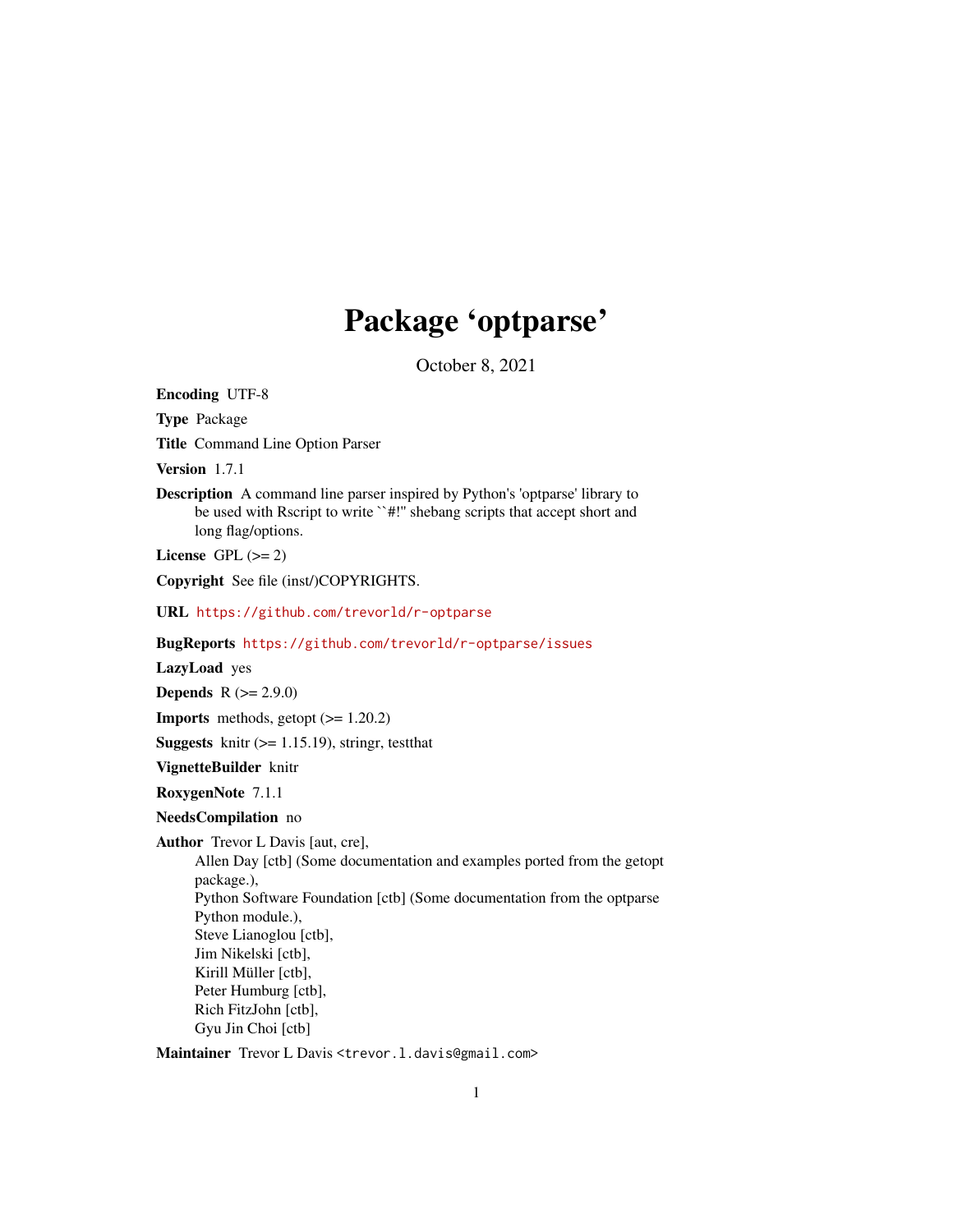<span id="page-1-0"></span>Repository CRAN

Date/Publication 2021-10-08 19:20:02 UTC

## R topics documented:

| Index |                                                                                                   |  |
|-------|---------------------------------------------------------------------------------------------------|--|
|       |                                                                                                   |  |
|       |                                                                                                   |  |
|       |                                                                                                   |  |
|       |                                                                                                   |  |
|       |                                                                                                   |  |
|       | make option $\ldots \ldots \ldots \ldots \ldots \ldots \ldots \ldots \ldots \ldots \ldots \ldots$ |  |
|       |                                                                                                   |  |
|       |                                                                                                   |  |

optparse-package *Command line option parser*

#### **Description**

Goal is to create an R package of a command line parser inspired by Python's "optparse" library.

### Details

optparse is primarily intended to be used with "Rscript". It facilitates writing "#!" shebang scripts that accept short and long flags/options. It can also be used from directly, but is probably less useful in this context.

See package vignette for a more detailed example.

Notes on naming convention in package: 1. An option is one of the shell-split input strings. 2. A flag is a type of option. a flag can be defined as having no argument (defined below), a required argument, or an optional argument. 3. An argument is a type of option, and is the value associated with a flag. 4. A long flag is a type of flag, and begins with the string "–". If the long flag has an associated argument, it may be delimited from the long flag by either a trailing =, or may be the subsequent option. 5. A short flag is a type of flag, and begins with the string "-". If a short flag has an associated argument, it is the subsequent option. short flags may be bundled together, sharing a single leading ""-"", but only the final short flag is able to have a corresponding argument.  $\%\%$ 

#### Author(s)

Trevor Davis.

Some documentation and unit tests ported from Allen Day's getopt package.

The documentation for Python's optparse library, which this package is based on, is Copyright 1990-2009, Python Software Foundation.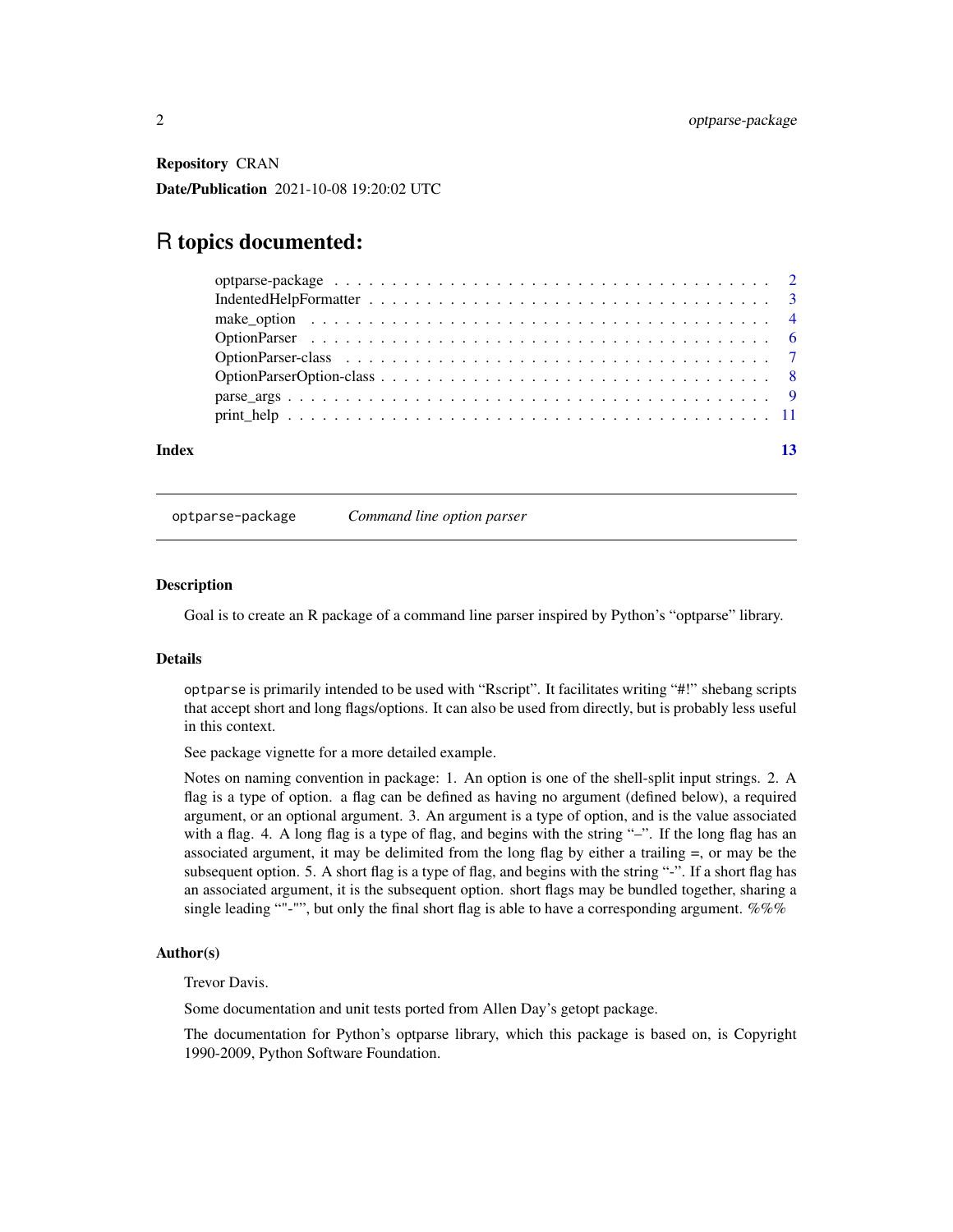## <span id="page-2-0"></span>IndentedHelpFormatter 3

## References

Python's optparse library, which this package is based on, is described here: [https://docs.](https://docs.python.org/3/library/optparse.html) [python.org/3/library/optparse.html](https://docs.python.org/3/library/optparse.html)

## See Also

[getopt](#page-0-0)

## Examples

```
example_file <- system.file("exec", "example.R", package = "optparse")
example_file_2 <- system.file("exec", "display_file.R", package = "optparse")
## Not run:
    readLines(example_file)
    readLines(example_file_2)
```
## End(Not run)

<span id="page-2-1"></span>IndentedHelpFormatter *Builtin help text formatters*

## <span id="page-2-2"></span>Description

IndentedHelpFormatter() is the default help text formatter. TitledHelpFormatter() is an alternative help text formatter.

#### Usage

```
IndentedHelpFormatter(object)
```

```
TitledHelpFormatter(object)
```
#### Arguments

object An [OptionParser\(\)](#page-5-1) object.

## Value

NULL invisibly. As a side effect prints out help text.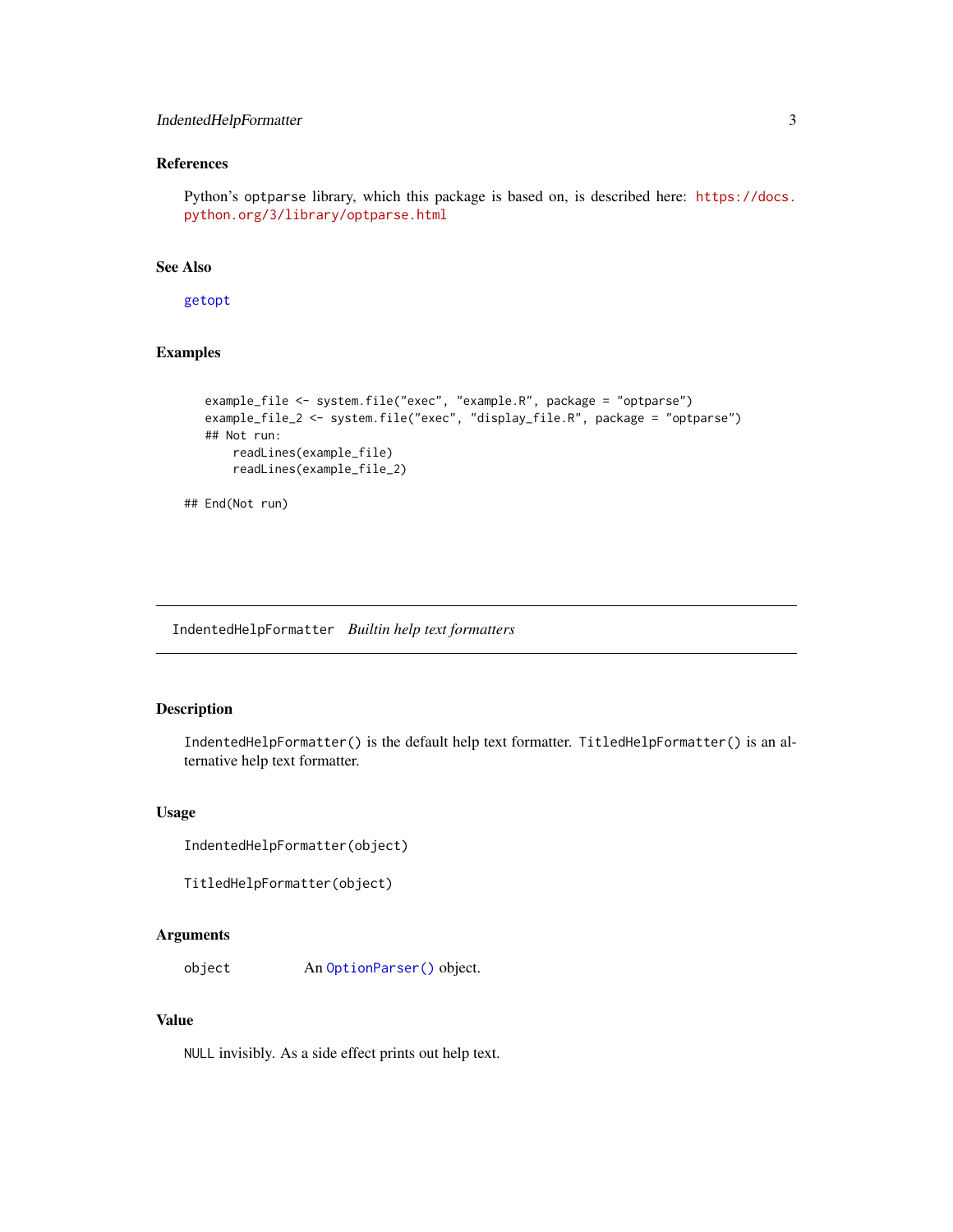#### Examples

```
parser <- OptionParser(formatter = IndentedHelpFormatter)
parser <- add_option(parser, "--generator", help = "Generator option")
parser <- add_option(parser, "--count", help = "Count option")
print_help(parser)
parser <- OptionParser(formatter = TitledHelpFormatter)
parser <- add_option(parser, "--generator", help = "Generator option")
parser <- add_option(parser, "--count", help = "Count option")
print_help(parser)
```
<span id="page-3-1"></span>

| make_option | Functions to enable our OptionParser to recognize specific command |
|-------------|--------------------------------------------------------------------|
|             | <i>line options.</i>                                               |

## <span id="page-3-2"></span>Description

add\_option adds a option to a prexisting OptionParser instance whereas make\_option is used to create a list of OptionParserOption instances that will be used in the option\_list argument of the OptionParser function to create a new OptionParser instance.

#### Usage

```
make_option(
  opt_str,
  action = NULL,
  type = NULL,
  dest = NULL,default = NULL,help = ",
  metavar = NULL,
  callback = NULL,
  callback_args = NULL
\lambdaadd_option(
  object,
  opt_str,
  action = NULL,
  type = NULL,dest = NULL,default = NULL,help = ",
  metavar = NULL,callback = NULL,
  callback_args = NULL
)
```
<span id="page-3-0"></span>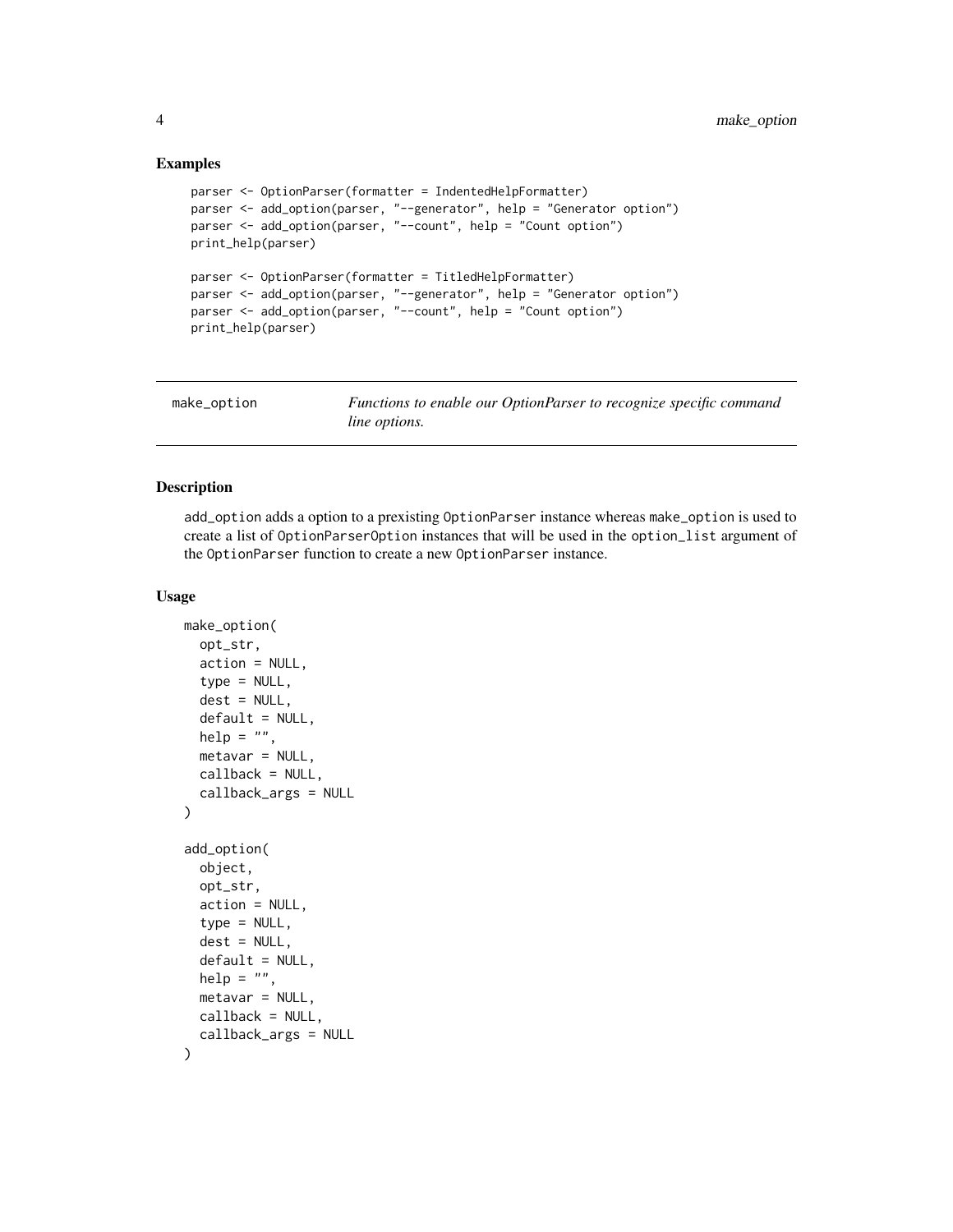## Arguments

| opt_str       | A character vector containing the string of the desired long flag comprised of<br>"-" followed by a letter and then a sequence of alphanumeric characters and<br>optionally a string of the desired short flag comprised of the "-" followed by a<br>letter.                                                                                                                                                                                                                                                                                                                                        |
|---------------|-----------------------------------------------------------------------------------------------------------------------------------------------------------------------------------------------------------------------------------------------------------------------------------------------------------------------------------------------------------------------------------------------------------------------------------------------------------------------------------------------------------------------------------------------------------------------------------------------------|
| action        | A character string that describes the action optparse should take when it en-<br>counters an option, either "store", "store_true", "store_false", or "callback". An<br>action of "store" signifies that optparse should store the specified following<br>value if the option is found on the command string. "store_true" stores TRUE if<br>the option is found and "store_false" stores FALSE if the option is found. "call-<br>back" stores the return value produced by the function specified in the callback<br>argument. If callback is not NULL then the default is "callback" else "store". |
| type          | A character string that describes specifies which data type should be stored,<br>either "logical", "integer", "double", "complex", or "character". Default is<br>"logical" if action %in% c("store_true", store_false), typeof(default)<br>if action == "store" and default is not NULL and "character" if action ==<br>"store" and default is NULL. "numeric" will be converted to "double".                                                                                                                                                                                                       |
| dest          | A character string that specifies what field in the list returned by parse_args<br>should optparse store option values. Default is derived from the long flag in<br>opt_str.                                                                                                                                                                                                                                                                                                                                                                                                                        |
| default       | The default value optparse should use if it does not find the option on the<br>command line.                                                                                                                                                                                                                                                                                                                                                                                                                                                                                                        |
| help          | A character string describing the option to be used by print_help in generating<br>a usage message. %default will be substituted by the value of default.                                                                                                                                                                                                                                                                                                                                                                                                                                           |
| metavar       | A character string that stands in for the option argument when printing help text.<br>Default is the value of dest.                                                                                                                                                                                                                                                                                                                                                                                                                                                                                 |
| callback      | A function that executes after the each option value is fully parsed. It's value is<br>assigned to the option and its arguments are the option S4 object, the long flag<br>string, the value of the option, the parser S4 object, and                                                                                                                                                                                                                                                                                                                                                               |
| callback_args | A list of additional arguments passed to callback function (via do. call).                                                                                                                                                                                                                                                                                                                                                                                                                                                                                                                          |
| object        | An instance of the OptionParser class                                                                                                                                                                                                                                                                                                                                                                                                                                                                                                                                                               |

## Value

Both make\_option and add\_option return instances of class OptionParserOption.

## Author(s)

Trevor Davis.

## References

Python's optparse library, which inspires this package, is described here: [https://docs.python.](https://docs.python.org/3/library/optparse.html) [org/3/library/optparse.html](https://docs.python.org/3/library/optparse.html)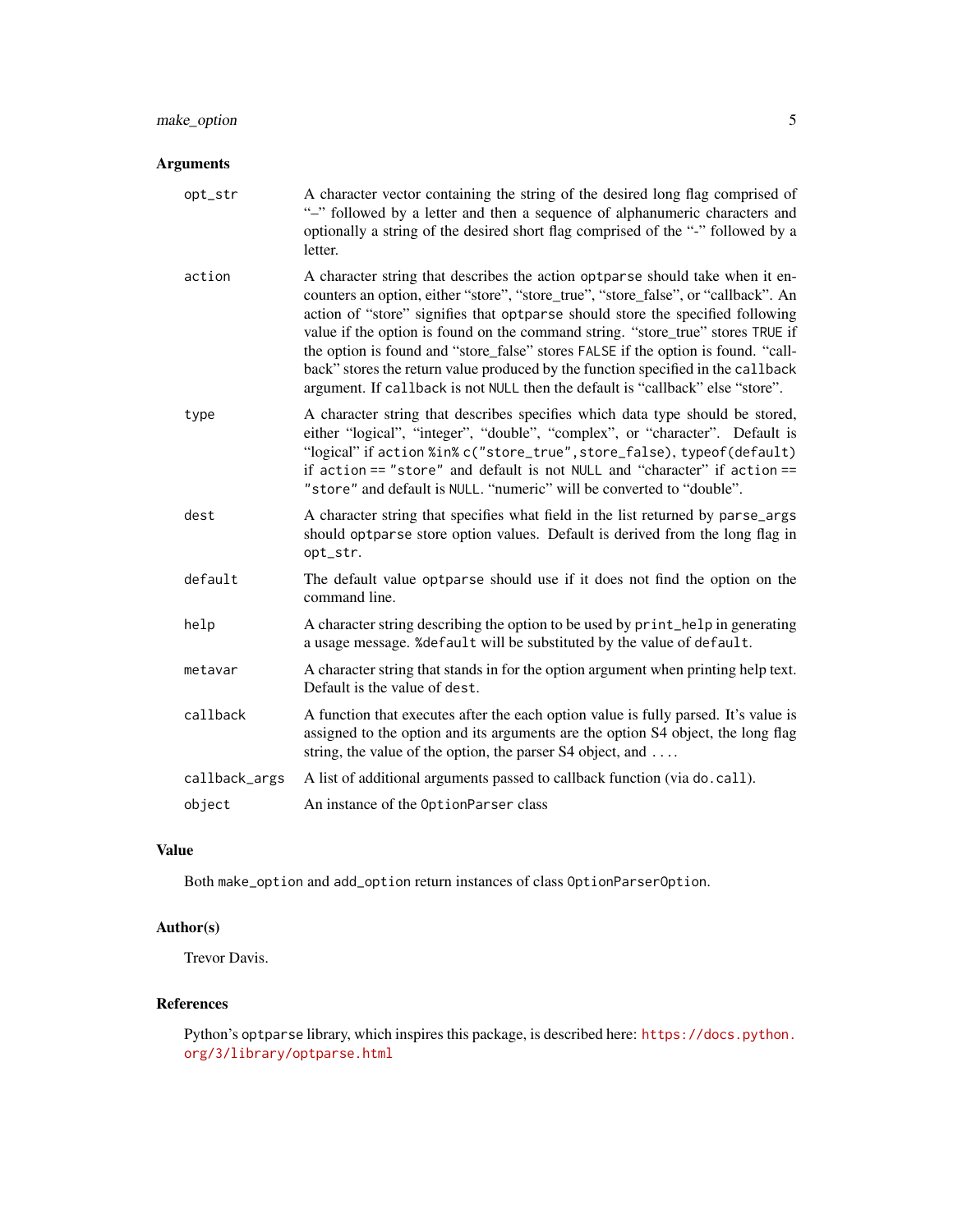#### <span id="page-5-0"></span>See Also

[parse\\_args](#page-8-1) [OptionParser](#page-5-1)

## Examples

```
make_option("--longflag")
make_option(c("-l", "--longflag"))
make_option("--integer", type = "integer", default = 5)
make_option("--integer", default = as.integer(5)) # same as previous
# examples from package vignette
make_option(c("-v", "--verbose"), action = "store_true", default = TRUE,
    help = "Print extra output [default]")
make_option(c("-q", "--quietly"), action = "store_false",
  dest = "verbose", help = "Print little output")
make_option(c("-c", "--count"), type = "integer", default = 5,
    help = "Number of random normals to generate [default %default]",
    metavar = "number")
make_option("--generator", default = "rnorm",
    help = "Function to generate random deviates [default \"%default\"]")
make_option("--mean", default = 0,
    help = "Mean if generator == \"rnorm\" [default %default]")
make_option("--sd", default = 1, metavar = "standard deviation",
    help = "Standard deviation if generator == \"rnorm\" [default %default]")
```
<span id="page-5-1"></span>OptionParser *A function to create an instance of a parser object*

#### Description

This function is used to create an instance of a parser object which when combined with the parse\_args, make\_option, and add\_option methods is very useful for parsing options from the command line.

#### Usage

```
OptionParser(
  usage = "usage: %prog [options]",
  option_list = list(),
  add_help_option = TRUE,
  prog = NULL,
  description = "",
  epilogue = ",
  formatter = IndentedHelpFormatter
)
```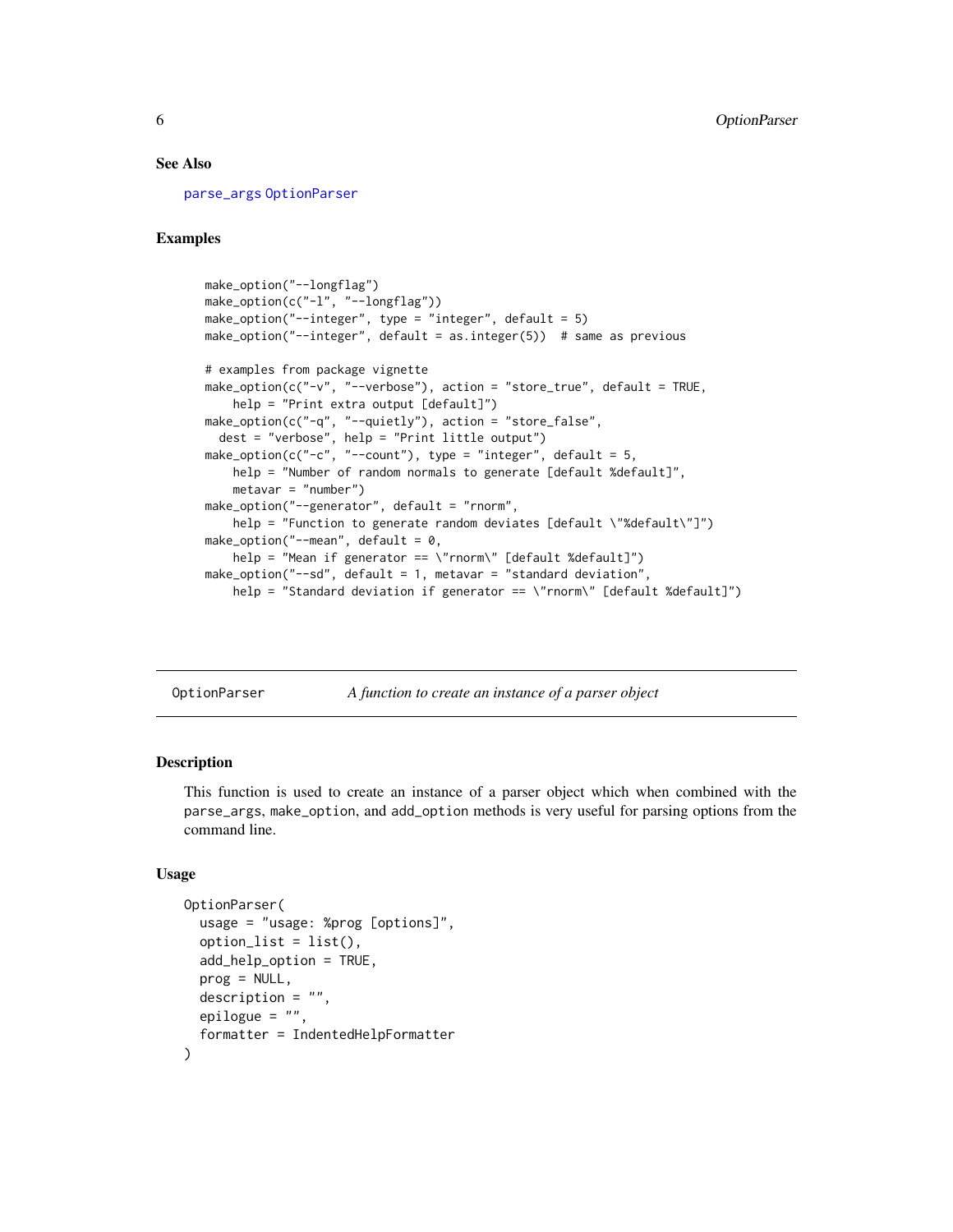## <span id="page-6-0"></span>Arguments

| usage           | The program usage message that will printed out if parse_args finds a help<br>option, % prog is substituted with the value of the prog argument.                                                                                                                           |  |  |  |  |
|-----------------|----------------------------------------------------------------------------------------------------------------------------------------------------------------------------------------------------------------------------------------------------------------------------|--|--|--|--|
| option_list     | A list of of OptionParserOption instances that will define how parse_args<br>reacts to command line options. OptionParserOption instances are usually<br>created by make_option and can also be added to an existing OptionParser<br>instance via the add_option function. |  |  |  |  |
| add_help_option |                                                                                                                                                                                                                                                                            |  |  |  |  |
|                 | Whether a standard help option should be automatically added to the OptionParser<br>instance.                                                                                                                                                                              |  |  |  |  |
| prog            | Program name to be substituted for %prog in the usage message (including de-<br>scription and epilogue if present), the default is to use the actual Rscript file<br>name if called by an Rscript file and otherwise keep %prog.                                           |  |  |  |  |
| description     | Additional text for print_help to print out between usage statement and options<br>statement                                                                                                                                                                               |  |  |  |  |
| epilogue        | Additional text for print_help to print out after the options statement                                                                                                                                                                                                    |  |  |  |  |
| formatter       | A function that formats usage text. The function should take only one argu-<br>ment (an OptionParser () object). Default is IndentedHelpFormatter (). The<br>other builtin formatter provided by this package is TitledHelpFormatter().                                    |  |  |  |  |

### Value

An instance of the OptionParser class.

## Author(s)

Trevor Davis.

## References

Python's optparse library, which inspired this package, is described here: [https://docs.python.](https://docs.python.org/3/library/optparse.html) [org/3/library/optparse.html](https://docs.python.org/3/library/optparse.html)

## See Also

[parse\\_args](#page-8-1) [make\\_option](#page-3-1) [add\\_option](#page-3-2)

OptionParser-class *Option Parser*

## Description

Option Parser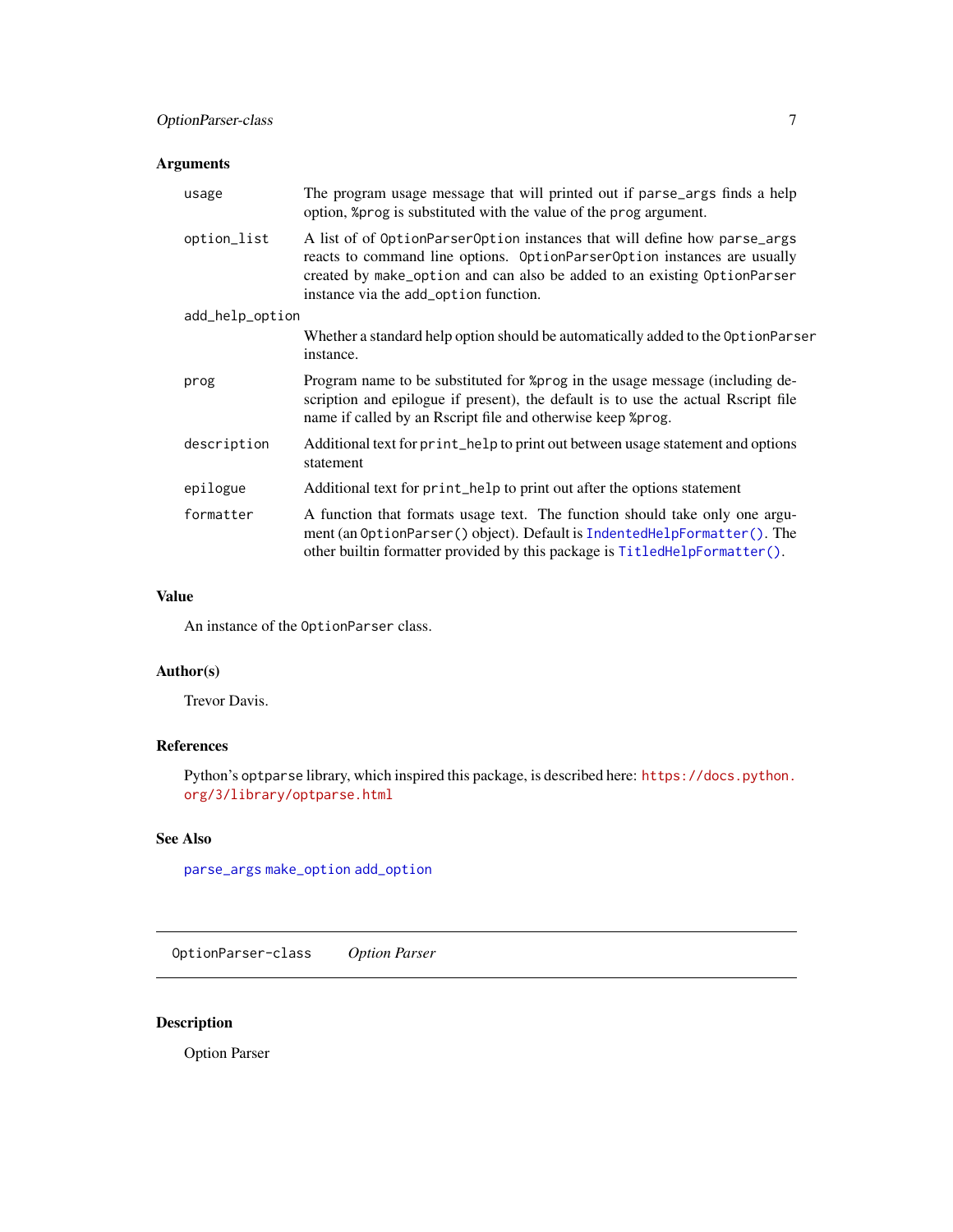#### <span id="page-7-0"></span>**Slots**

- usage The program usage message that will printed out if parse\_args finds a help option, %prog is substituted with the value of the prog argument.
- options A list of of OptionParserOption instances that will define how parse\_args reacts to command line options. OptionParserOption instances are usually created by make\_option and can also be added to an existing OptionParser instance via the add\_option function.
- description Additional text for print\_help to print out between usage statement and options statement
- epilogue Additional text for print\_help to print out after the options statement
- formatter A function that print\_help will use to print out after the options statement. Default is [IndentedHelpFormatter\(\)](#page-2-1). This package also provides the builtin formatter [TitledHelpFormatter\(\)](#page-2-2).

#### Author(s)

Trevor Davis.

#### See Also

[OptionParserOption](#page-7-1)

OptionParserOption-class

*Class to hold information about command-line options*

#### <span id="page-7-1"></span>Description

Class to hold information about command-line options

#### **Slots**

short\_flag String of the desired short flag comprised of the "-" followed by a letter.

- long\_flag String of the desired long flag comprised of "–" followed by a letter and then a sequence of alphanumeric characters.
- action A character string that describes the action optparse should take when it encounters an option, either "store", "store\_true", or "store\_false". The default is "store" which signifies that optparse should store the specified following value if the option is found on the command string. "store\_true" stores TRUE if the option is found and "store\_false" stores FALSE if the option is found.
- type A character string that describes specifies which data type should be stored, either "logical", "integer", "double", "complex", or "character". Default is "logical" if action %in% c("store\_true",store\_false), typeof(default) if action == "store" and default is not NULL and "character" if action == "store" and default is NULL. "numeric" will be converted to "double".
- dest A character string that specifies what field in the list returned by parse\_args should optparse store option values. Default is derived from the long flag in opt\_str.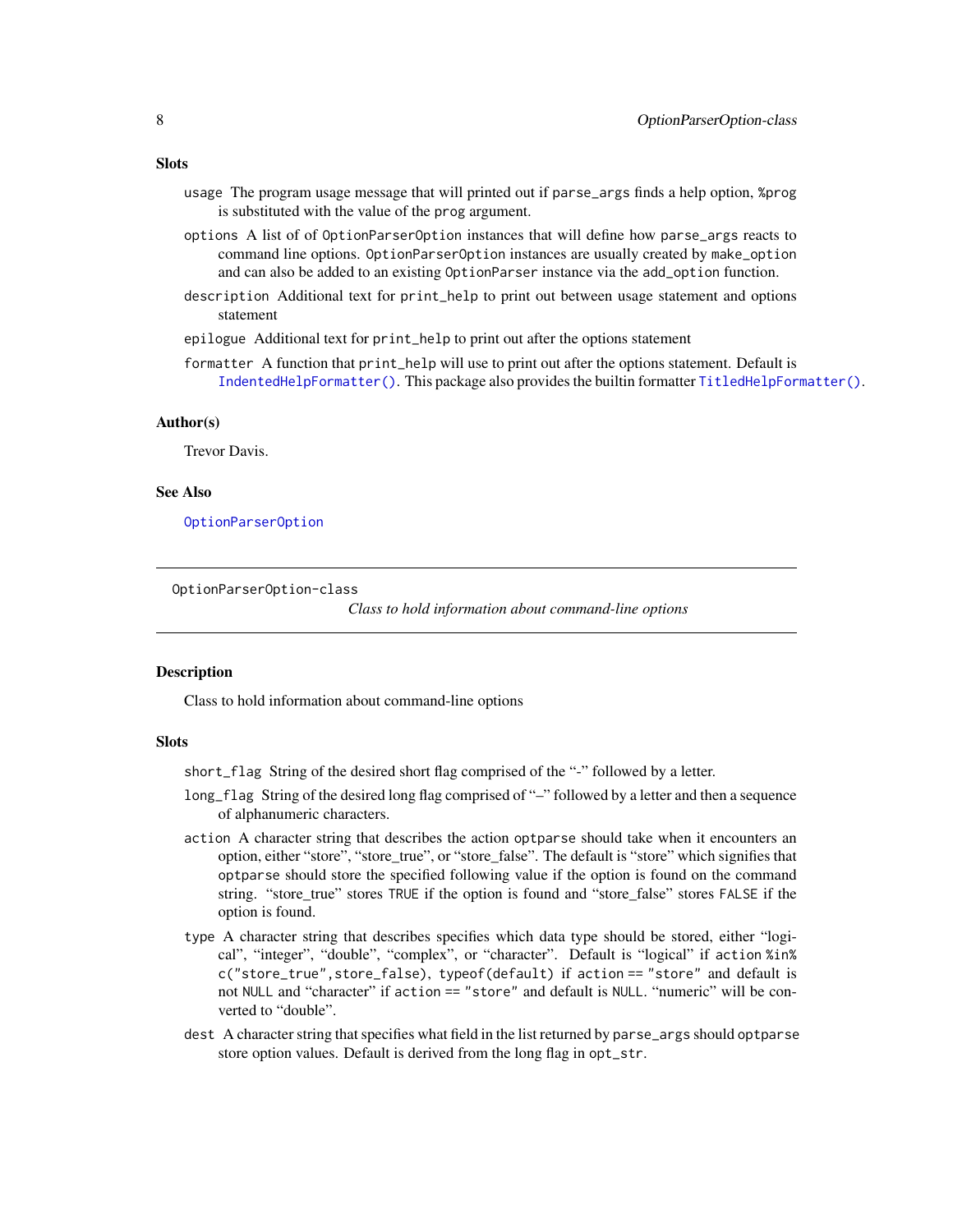## <span id="page-8-0"></span>parse\_args 9

- default The default value optparse should use if it does not find the option on the command line.
- help A character string describing the option to be used by print\_help in generating a usage message. %default will be substituted by the value of default.
- metavar A character string that stands in for the option argument when printing help text. Default is the value of dest.
- callback A function that executes after the each option value is fully parsed
- callback\_args Additional arguments that pass to the callback function.

#### See Also

[make\\_option](#page-3-1)

## <span id="page-8-1"></span>parse\_args *Parse command line options.*

#### **Description**

parse\_args parses command line options using an OptionParser instance for guidance. parse\_args2 is a wrapper to parse\_args setting the options positional\_arguments and convert\_hyphens\_to\_underscores to TRUE.

#### Usage

```
parse_args(
  object,
  args = commandArgs(trailingOnly = TRUE),
  print_help_and_exit = TRUE,
  positional_arguments = FALSE,
  convert_hyphens_to_underscores = FALSE
)
parse_args2(
  object,
  args = commandArgs(trailingOnly = TRUE),
  print_help_and_exit = TRUE
)
```
## Arguments

object An OptionParser instance. args A character vector containing command line options to be parsed. Default is everything after the Rscript program in the command line. If positional\_arguments is not FALSE then parse\_args will look for positional arguments at the end of this vector.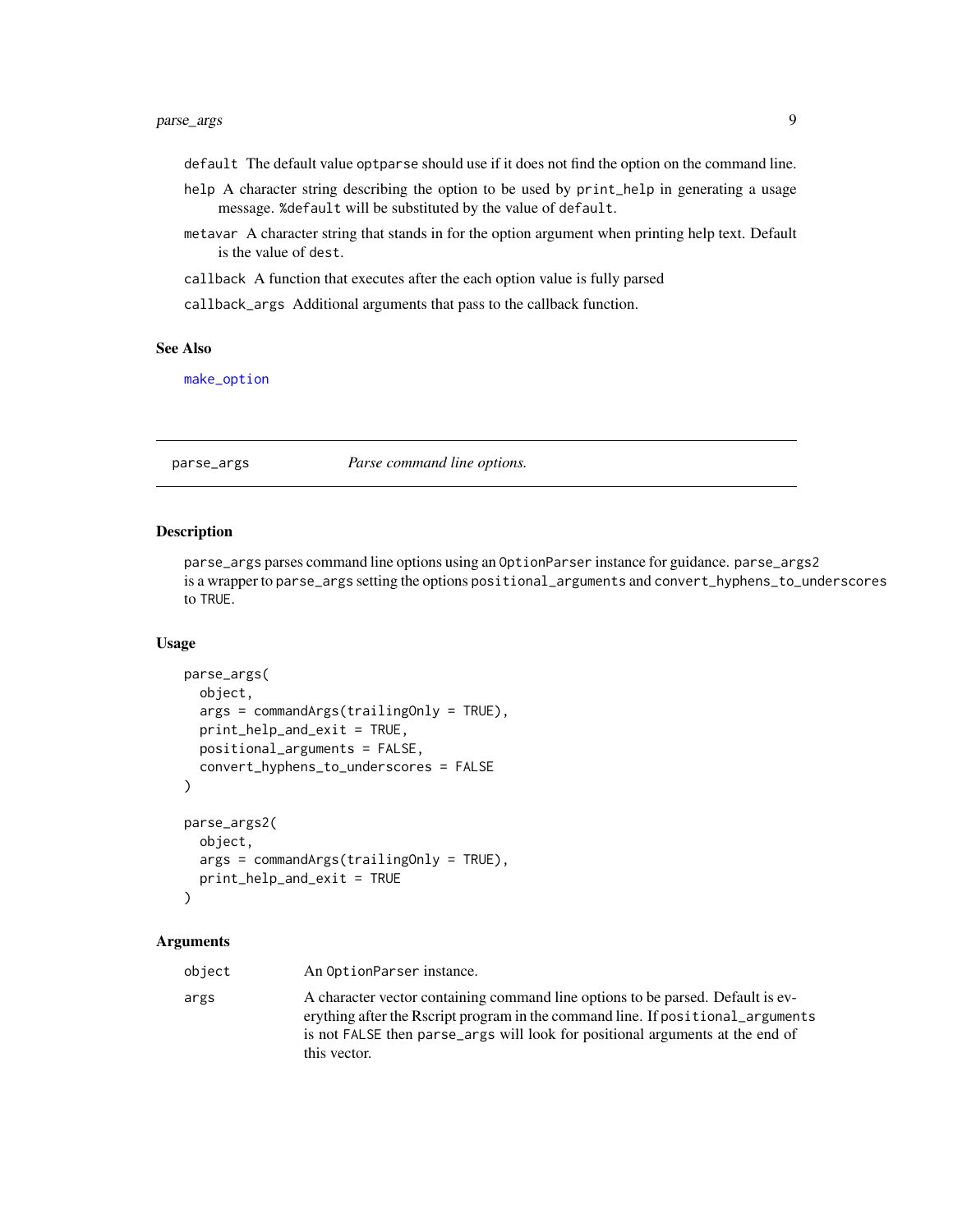#### <span id="page-9-0"></span>print\_help\_and\_exit

Whether parse\_args should call print\_help to print out a usage message and exit the program. Default is TRUE.

#### positional\_arguments

Number of *positional* arguments. A numeric denoting the exact number of supported arguments, or a numeric vector of length two denoting the minimum and maximum number of arguments (Inf for no limit). The value TRUE is equivalent to c(0,Inf). The default FALSE is supported for backward compatibility only, as it alters the format of the return value.

convert\_hyphens\_to\_underscores

If the names in the returned list of options contains hyphens then convert them to underscores. The default FALSE is supported for backward compatibility reasons as it alters the format of the return value

## Value

Returns a list with field options containing our option values as well as another field args which contains a vector of positional arguments. For backward compatibility, if and only if positional\_arguments is FALSE, returns a list containing option values.

#### Acknowledgement

A big thanks to Steve Lianoglou for a bug report and patch; Juan Carlos Borr $\tilde{A}$  is for a bug report; Jim Nikelski for a bug report and patch; Ino de Brujin and Benjamin Tyner for a bug report; Jonas Zimmermann for bug report; Miroslav Posta for bug reports; Stefan Seemayer for bug report and patch; Kirill Mļller for patches; Steve Humburg for patch.

### Author(s)

Trevor Davis.

#### References

Python's optparse library, which inspired this package, is described here: [https://docs.python.](https://docs.python.org/3/library/optparse.html) [org/3/library/optparse.html](https://docs.python.org/3/library/optparse.html)

#### See Also

[OptionParser](#page-5-1) [print\\_help](#page-10-1)

#### Examples

```
# example from vignette
option_list <- list(
  make_option(c("-v", "--verbose"), action = "store_true", default = TRUE,
      help = "Print extra output [default]"),
  make_option(c("-q", "--quietly"), action = "store_false",
      dest = "verbose", help = "Print little output"),
  make_option(c("-c", "--count"), type = "integer", default = 5,
      help = "Number of random normals to generate [default %default]",
      metavar = "number"),
```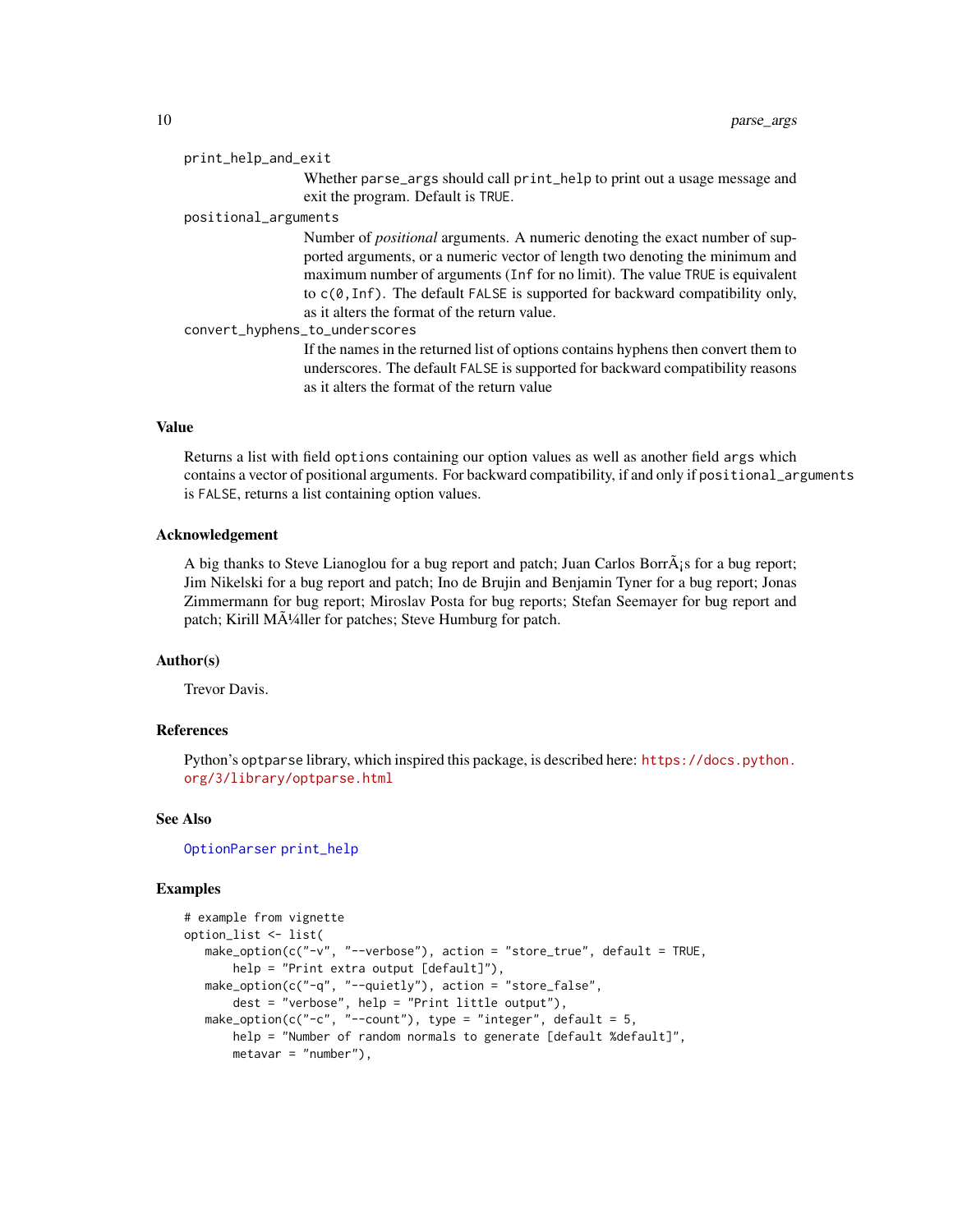```
make_option("--generator", default = "rnorm",
       help = "Function to generate random deviates [default \"%default\"]"),
  make_option("--mean", default = 0,
      help = "Mean if generator == \"rnorm\" [default %default]"),
  make_option("--sd", default = 1, metavar = "standard deviation",
      help = "Standard deviation if generator == \"rnorm\" [default %default]")
  \lambdaparse_args(OptionParser(option_list = option_list), args = c("--sd=3", "--quietly"))
# example from vignette using positional arguments
option_list2 <- list(
  make_option(c("-n", "--add-numbers"), action = "store_true", default = FALSE,
       help = "Print line number at the beginning of each line [default]")
  \lambdaparser <- OptionParser(usage = "%prog [options] file", option_list = option_list2)
parse_args(parser, args = c("--add-numbers", "example.txt"), positional_arguments = TRUE)
parse_args(parser, args = c("--add-numbers", "example.txt"), positional_arguments = TRUE,
         convert_hyphens_to_underscores = TRUE)
parse_args2(parser, args = c("--add-numbers", "example.txt"))
```
<span id="page-10-1"></span>

| print_help | Printing an usage message from an OptionParser object |  |
|------------|-------------------------------------------------------|--|
|            |                                                       |  |

#### Description

print\_help print an usage message from an OptionParser object, usually called by parse\_args when it encounters a help option.

#### Usage

```
print_help(object)
```
#### Arguments

object A OptionParser instance.

### Value

print\_help uses the cat function to print out a usage message. It returns invisible(NULL).

### Author(s)

Trevor Davis.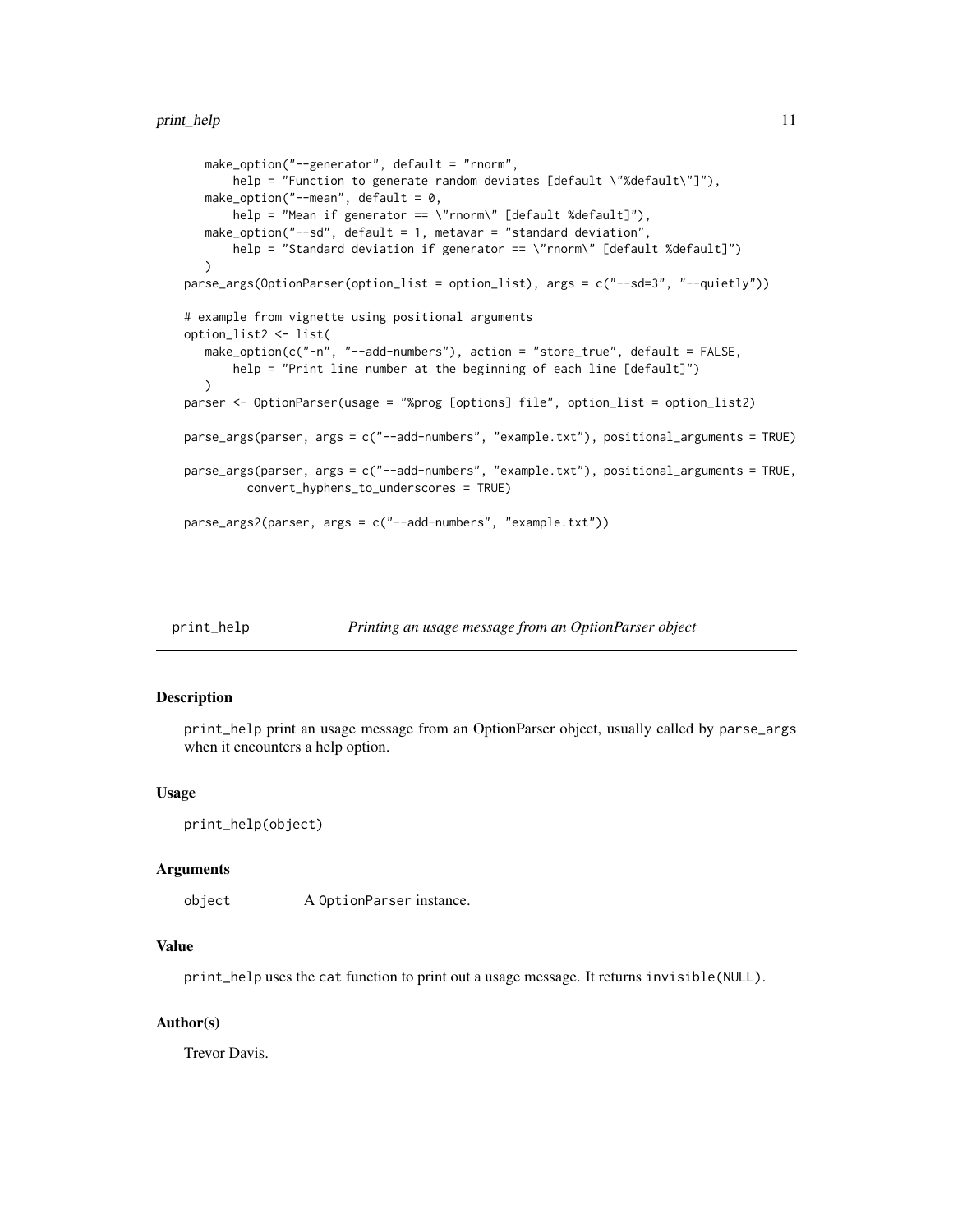## References

Python's optparse library, which inspired this package, is described here: [https://docs.python.](https://docs.python.org/3/library/optparse.html) [org/3/library/optparse.html](https://docs.python.org/3/library/optparse.html)

## See Also

{parse\_args} {OptionParser}